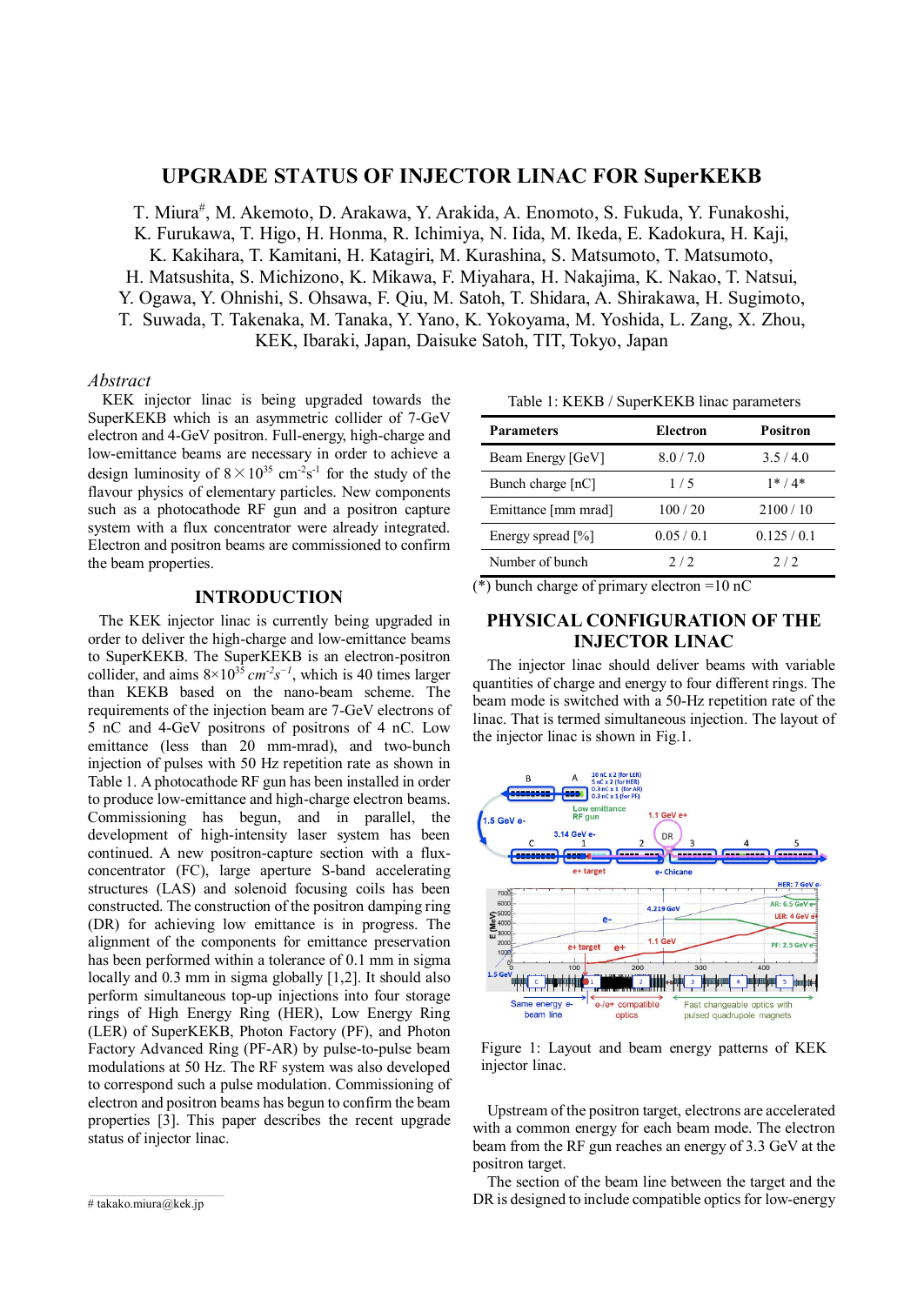positron and high-energy electron. The optics are mainly designed for the transport of large-emittance positrons. Hence, the focusing force for high-energy electrons is very weak in this section.

Downstream of the DR, the acceleration energy depends on the beam mode. Therefore, pulsed-quads and pulsedsteering magnets will be installed in order to optimize the optics for different beam energies and to simplify the beam handling.

# **PHOTOCATHODE RF GUN**

A photocathode S-band quasi traveling-wave sidecouple RF gun [4, 5] was installed as a low-emittance electron-beam source in September 2013 (see Fig.3). This RF gun consists of seven acceleration cavities and coupling cavities as shown in Fig.2. It has two side-coupled standing wave field. Thus, the quasi traveling-wave side-couple RF gun has a strong focusing force and a high accelerating gradient. The material of the photocathode is Ir<sub>5</sub>Ce [6], which has a long life time and a quantum efficiency larger than  $10<sup>-4</sup>$ .





Figure 2: Quasi travelling-wave side-couple RF gun.

Figure 3: Photo of installed photocathode RF gun.

Beam commissioning with the RF gun is in progress. A maximum beam charge of 5.1 nC has been confirmed with Yb:YAG thin-disk laser system [7] at the low repetition rate of 5 Hz. As a result of a quad-scan for the beam of 1 nC with 2 Hz repetition rate, the normalized horizontal and

vertical emittance were obtained  $32.7 \pm 3.1$  and  $10.7 \pm 1.4$ mm mrad, respectively[5]. Currently, commissioning of 25-Hz operation is proceeding.

# **POSITRON CAPTURE SECTION**



Figure 4: Schematic drawing around the positron target.

For SuperKEKB, four times greater bunch charge compared with the KEKB positron beams is necessary, but the bunch charge of the primary electron beam for positron production is the same in KEKB and SuperKEKB. Therefore, in order to increase positron yield, a new positron-capture system is developed using FC [8], and RF capture system using six LAS [9]. Figure 4 shows the positron target. In the case of electrons, beam passes through a hole  $(\phi 2mm)$  in the target located at the center of the beam line in order to preserve low emittance. On the other hand, the positron target made of tungsten  $(\phi \, 4 \, \text{mm})$ , 14 mm in length) is placed with a horizontal offset of 3.5 mm from the beam line axis. Therefore injection orbits of the electron beam and of the primary electron beam for positron production are switched using two-pulse steering upstream of the target.



Figure 5: Positron production system.

The positron capture section is one of the most important upgrades of the injector linac. The positrons are collected by a FC of 3.5 T followed by the RF accelerator capture system with a 5kG solenoid magnetic field. The LAS, which have a large physical aperture of 30 mm in comparison with typical 20 mm are employed as the